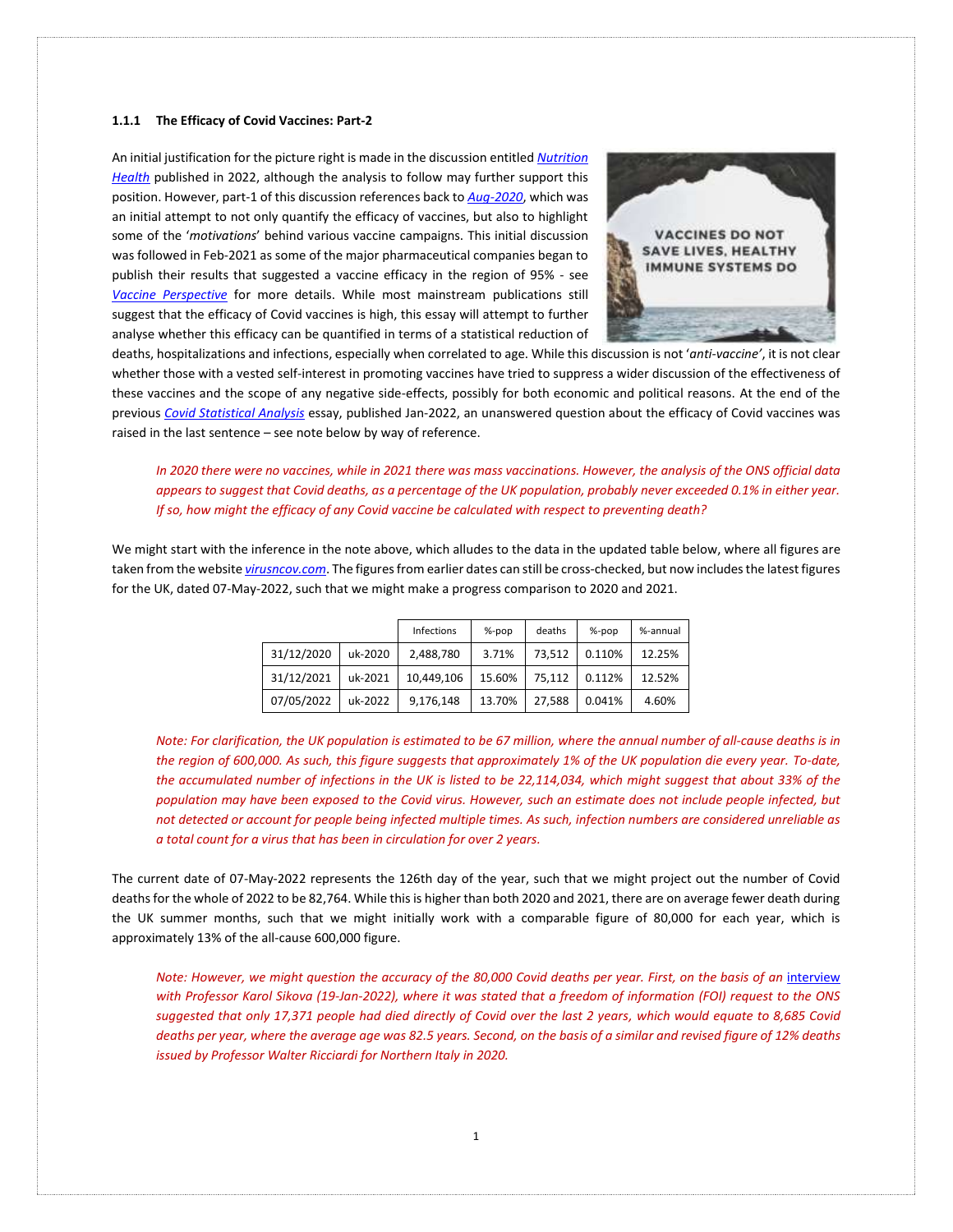While it is unlikely that there will ever be a case-by-case review of the official 80,000 Covid deaths in the UK, the idea that all of these deaths could be attributed solely to Covid, especially given an average age of 82.5, seems questionable to say the least. If we were to reduce the number of deaths directly related to Covid to a somewhat arbitrary lower estimate of 20% of the official 80,000 figure, then a revised figure of 16,000 deaths per year would only represent 0.024% of the UK population and only 2.7% of the annual all-cause mortality figure. We might also seek to better understand the risk of death by age, which was outlined in the *[ONS Statistical Analysis](http://www.mysearch.org.uk/website4/html/70.Pandemic.html)* discussion.

*Note: By way of initial summary based on ONS data, it was estimated that the +60 age groups accounted for 93.85% of all deaths with Covid cited on the death certificate. However, the presence of the Covid virus at death only became a mandatory requirement introduced in 2020, which was never previously required for the influenza virus. As such, it is unclear that there are reliable statistics to support the assumption that all of the cited deaths were actually caused by the Covid virus, especially as analysis shows that over 61% of these deaths were in the +80-age group, who invariably had multiple comorbidities and statistically may have had only months to live, irrespective of the availability of any vaccine.* 

At this point, we might consider two high-low statistical perspectives, based on 100% Covid deaths (80,000) against an estimate of 20% Covid deaths (16,000). Within this somewhat speculative framework of the deaths being directly attributed to Covid, we might then consider two different risk assessments in the table below, where the notation (CV) and (AC) denote Covid and allcause deaths for each age group.

| Age       | Pop        | %-Pop   | AC      | %-Pop  | 100%-CV        | %-Pop  | %-CV/AC | 20%-CV         | %-Pop  | %-CV/AC |
|-----------|------------|---------|---------|--------|----------------|--------|---------|----------------|--------|---------|
| $0 - 9$   | 7,939,000  | 11.83%  | 537     | 0.007% | $\overline{4}$ | 0.000% | 0.75%   | $\mathbf{1}$   | 0.000% | 0.19%   |
| $10-19$   | 7,734,000  | 11.52%  | 1,014   | 0.013% | 16             | 0.000% | 1.58%   | $\overline{4}$ | 0.000% | 0.39%   |
| $20 - 29$ | 8,608,000  | 12.83%  | 3,103   | 0.036% | 104            | 0.001% | 3.35%   | 21             | 0.000% | 0.68%   |
| $30 - 39$ | 8,931,000  | 13.31%  | 6,821   | 0.076% | 312            | 0.003% | 4.57%   | 63             | 0.001% | 0.92%   |
| $40 - 49$ | 8,404,000  | 12.52%  | 15,012  | 0.179% | 1,063          | 0.013% | 7.08%   | 213            | 0.003% | 1.42%   |
| 50-59     | 9,128,000  | 13.60%  | 36,063  | 0.395% | 3,470          | 0.038% | 9.62%   | 694            | 0.008% | 1.92%   |
| 60-69     | 7,215,000  | 10.75%  | 67,583  | 0.937% | 7,827          | 0.108% | 11.58%  | 1,566          | 0.022% | 2.32%   |
| 70-79     | 5,768,000  | 8.59%   | 138,563 | 2.402% | 18,699         | 0.324% | 13.49%  | 3,740          | 0.065% | 2.70%   |
| >80       | 3,386,000  | 5.05%   | 331,303 | 9.785% | 49,325         | 1.457% | 14.89%  | 9,865          | 0.291% | 2.98%   |
| All       | 67,113,000 | 100.00% | 600,000 | 0.894% | 80,820         | 0.120% | 13.47%  | 16,164         | 0.024% | 2.69%   |

*Note: In the first three columns, we see the UK population by age groups. In columns 4 and 5, we see the ONS data for allcause (AC) deaths by age groups, normalised to 600,000 deaths per year. In columns 6-8 are official Covid (100%-CV) deaths by age group, while columns 9-11 reflect the reduced Covid (20%-CV) deaths.*

As always, there are different ways of presenting statistics, such that we shall try to highlight two possibilities based on the Covid deaths per population (%-Pop) and Covid deaths per all-cause mortality (%-CV/AV). In this respect, it is argued that the %-CV figure is more representative of the overall risk of death from Covid within the UK population, while the %-CV/AC figure may reflect the impact of Covid on all-cause mortality. However, the %-CV/AC figure would suggest that Covid deaths should appear as excess deaths in both 2020 and 2021, which is questioned by official ONS statistics in the following charts showing a normalisation towards the 5-year average, shown as the black curve.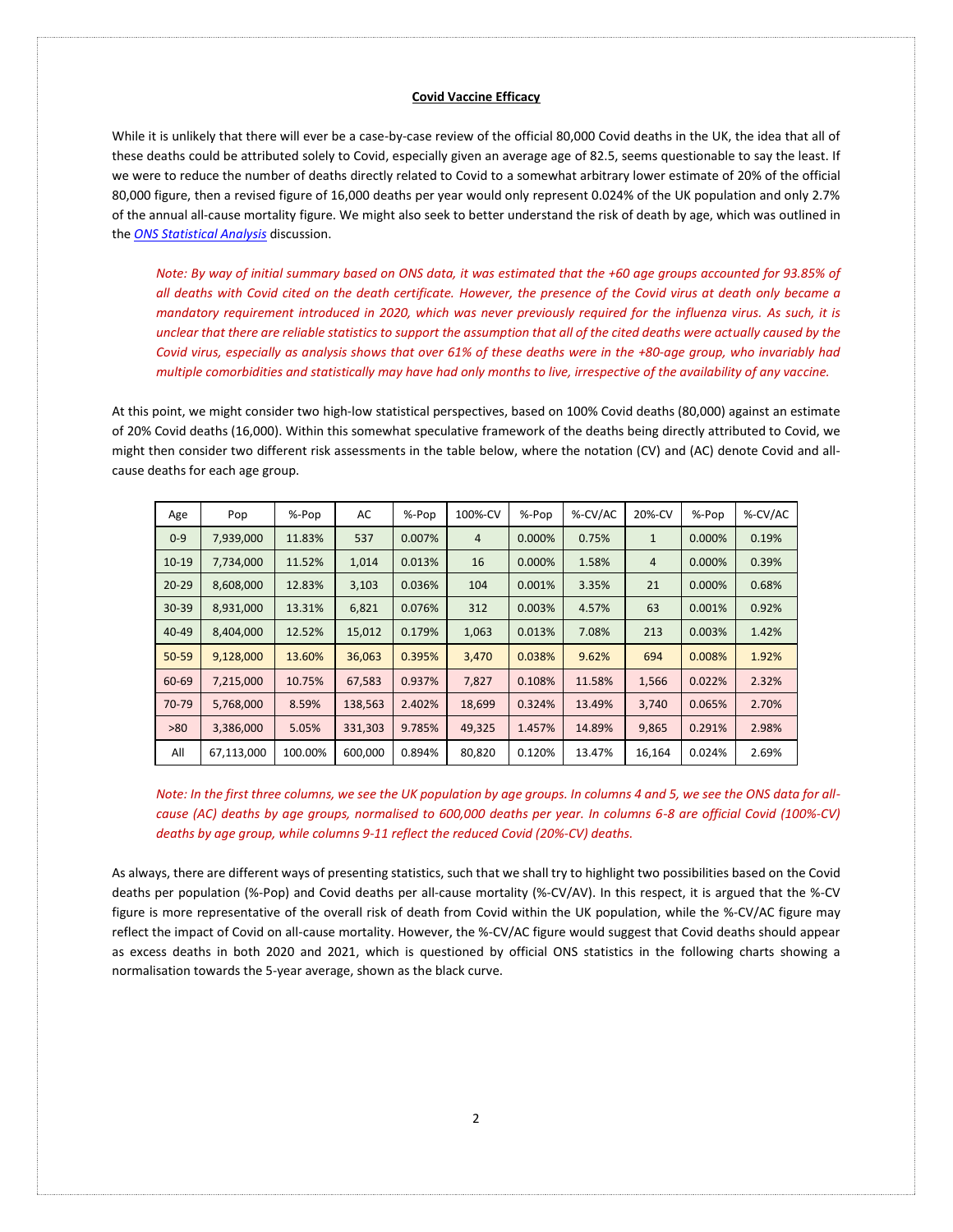

The vertical scale on both charts shows the 100%-CV deaths per week as a percentage of the UK population, rather than absolute numbers on the basis that % figures are a better measure of the statistical risk. The colour legend on each chart indicates the nature of the curve. In 2020, there is clearly a spike in the red curve associated with Covid deaths. However, the all-cause blue curve decays back towards the 5-year average, the black curve, by week-25, i.e. Jun, in 2020. It might also be highlighted that the orange curve possibly reflects excess deaths in 2020 caused by the lockdown impact on normal health services. While we can also see a secondary spike in the winter period 20/21, this is possibly more reflective of the normal seasonal spike in deaths that occurs every year, although potentially compounded by Covid. However, we see that the all-cause blue curve decays back towards the 5-year average, black curve, by week-11, i.e. March, in 2021. If we now return to the bottom row in the previous table, the figure of 600,000 all-cause deaths per year equates to 0.894% of the UK population, i.e. the 1% estimate. In this context, 80,820 Covid deaths per year equated to 0.12% of the UK population, but 13.47% of all-cause deaths. In columns 9-11, we see the revised figures when the Covid deaths are revised down to 16,164 and while accepting that these figures are only approximations, we might now come to some initial assessment of risk.

*Note: When considered in terms of the UK population, we see that the official (100%) Covid deaths are heavily weighted towards age as we might expect, where the overall average, as a percentage of the population is 0.12%. However, the percentage of Covid (CV) deaths against all-cause (AC) deaths might be seen as more relevant to the discussion of vaccine efficacy, which is similarly weighted toward age, although this is not necessarily true of all virus infections. If it were accepted that the estimate of 20% Covid deaths might be closer to the true figure, then these deaths as a percentage of the age group population appears much lower, even when compared as a percentage of all-cause (%-CV/AC) deaths.*

As has been highlighted in many of the previous discussions, the Covid pandemic has undoubtedly resulted in many tragic and early deaths across all age groups, although most will be thankful that younger age groups have been at significantly lower risk. However, the primary purpose of this analysis is to try to put the statistical risk into some better overall perspective. The figure of 600,000 deaths per year in the UK is obviously a large tragic number, although we might rationalise this risk to 1% of the population. As such, the official figure 80,000 Covid deaths would equate to 0.12% of the population, while a reduced figure of 16,000 Covid death falls to 0.024% of the population. However, it might be accepted that the majority of all deaths, Covid and all-cause, are weighted towards older age groups, as reflected in the chart below.

*Note: Again, presenting the percentage statistics by age, rather than absolute numbers, possibly helps us to better rationalise the risk. If we were to use the 1% figure as a global average of deaths per year, it would equate to 78 million per year or over 200,000 per day. The scale of this human cost is difficult to comprehend, but we possibly have to accept that this tragic loss of life takes place every day, every year, irrespective of the impact of any pandemic or vaccine. Currently, the website* [virusncov.com](https://virusncov.com/) *attributes 6,280,390 deaths to Covid after 800 days, which would average to 2.86 million per year and equate to 0.04% of the global 7.8 billion population.* 

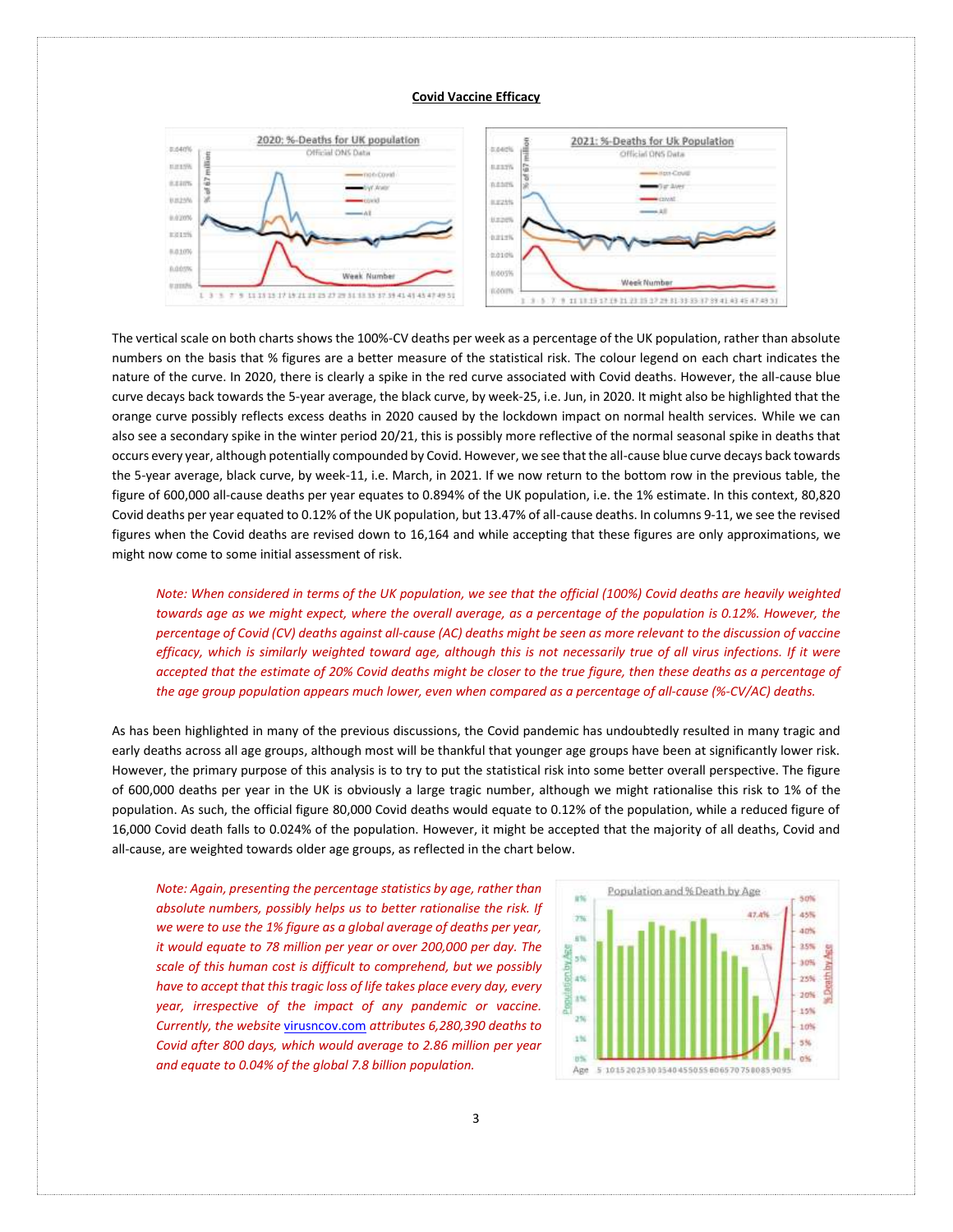While this discussion has primarily focused on UK data for continuity with previous analysis, the following table might provide some wider perspective, where the first row relates to a ship, the Diamond Princess, which could be considered as an early study case that began its voyage on 20-Jan-2020 and was held in Covid quarantine until 1-Mar-2020. Over this time, 567 out of 2666 passengers and 145 of the 1045 crew were infected and 14 died. Row 2-5 then presents data taken from *[virusncov.com](https://virusncov.com/)* showing 3 different countries with the final row showing the global figures. However, it possibly needs to be highlighted that these figures are the accumulated totals after 800 days.

| Order | Region    | Pop           | Infection   | %-pop  | Deaths    | %-cases | %-pop |
|-------|-----------|---------------|-------------|--------|-----------|---------|-------|
| 1     | Ship (DP) | 3,711         | 712         | 19.19% | 14        | 1.97%   | 0.38% |
| 2     | UK        | 68,543,359    | 22,114,034  | 32.26% | 176,212   | 0.80%   | 0.26% |
| 3     | India     | 1,360,903,399 | 43,102,508  | 3.17%  | 524,064   | 1.22%   | 0.04% |
| 4     | US        | 334,580,570   | 83,567,707  | 24.98% | 1,024,525 | 1.23%   | 0.31% |
| 5     | Global    | 7,982,659,421 | 517,087,641 | 6.48%  | 6,276,075 | 1.21%   | 0.08% |

Again, it will be stated that the number of infections as a percentage of the population is probably not representative of the actual percentage of a population exposed to the Covid virus. While this would seem to also question the number of deaths as a percentage of infections, the values in column-7 appear remarkably consistent. However, we then see a much wider variance when deaths are quantified as a percentage of the population, as shown in column-8. In part, the age demographics onboard the Diamond Princess were biased toward elderly passengers, which might then explain the higher figures in columns 7 and 8, while figures for India might reflect an under-reporting of Covid related deaths, especially in its rural regions. On the other hand, the reported Covid deaths in the UK and US may have been over-inflated, if the difference between Covid being the cause of death rather than simply being present at death was not accurately resolved, especially in the majority of elderly patients. Again, we might use an earlier hypothetical example by way of an illustration as to why it might be difficult to be precise about the actual cause of death in elderly patients.

*Note: A frail 85-year-old man is walking along, when a strong gust of wind causes him to fall, such that he sustains a serious head injury. As a consequence, he is taken to hospital for what is perceived to be a life-threatening injury, where unfortunately he is exposed to an influenza virus. Due to his poor general health, the shock of the head injury and a virus infection, his weaken immune system succumbs to pneumonia, where respiratory complications lead to his subsequent death. So, the question is what was the cause of death?*

As such, there is possibly a need to be more explicit about the ambiguity surrounding Covid deaths. Therefore, we might reproduce a previous chart showing all-cause deaths by age, shown left below, such that it can be more easily compared with the UK Covid deaths by age, shown right, with both the 100% and 20% CV-deaths previously outlined.



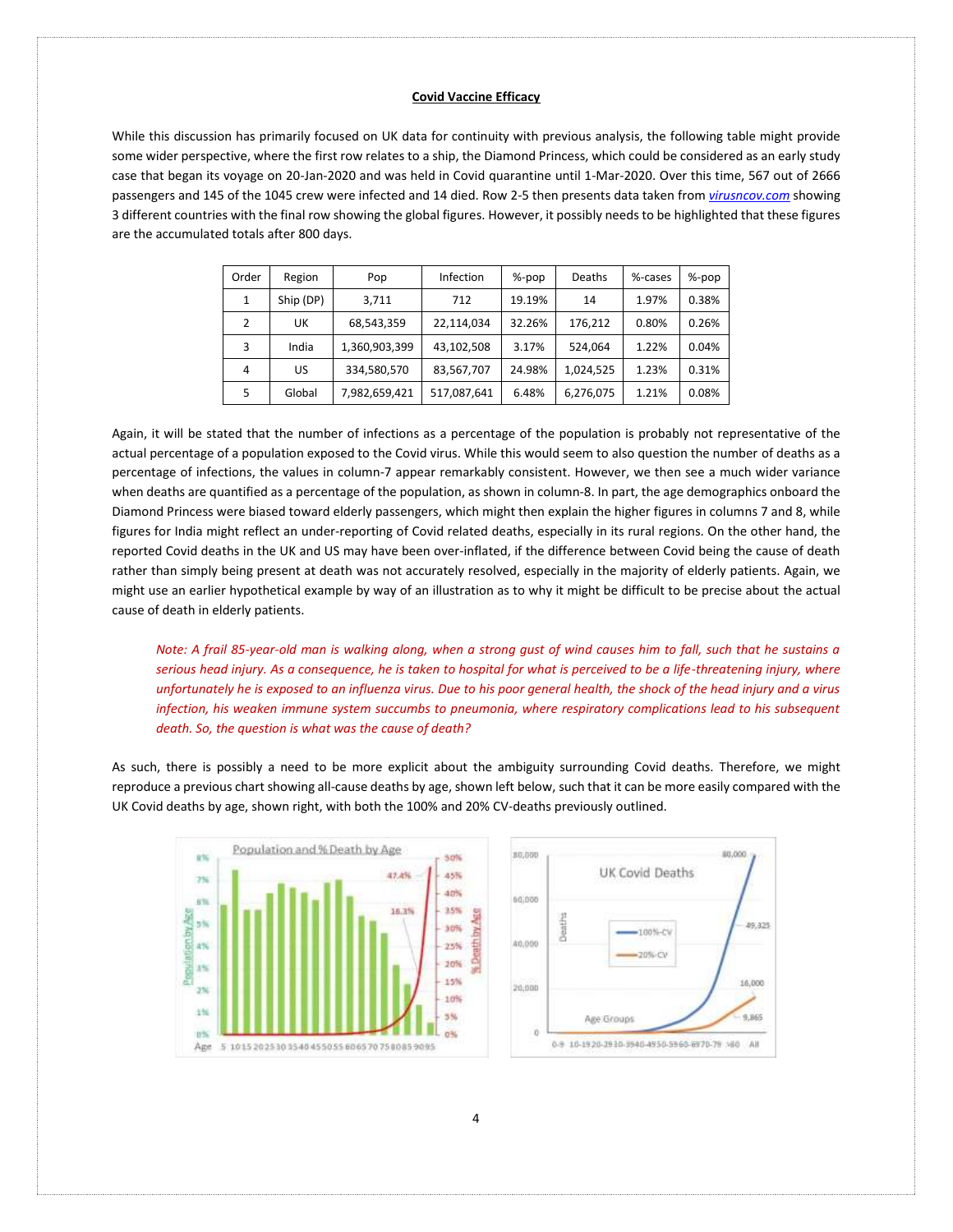In general, we might see the similarities in the shape of the curves being biased towards age, where the chart left reflects that 66% of the 600,000 all-cause deaths per year in the UK were caused by just 3 illnesses, i.e. cardiovascular (28%.6%=171,000), cancers (25.6%=153,600), respiratory (12.2%=73,200). However, the actual root cause of many of the all-cause deaths were also linked to various forms of inflammation throughout the body compounded by an immune system that weakens with age – see *[Nutrition Health](http://www.mysearch.org.uk/website4/html/100.Nutrition.html)* for more details. What might reasonably be inferred from this data is that older age groups are at higher risk from all manner of illness, including the Covid virus, such that Covid was only one of many potential causal factors that contributed to these deaths.

*Note: A critical factor that makes older age groups more susceptible to infectious diseases is called [immunesenescence](https://en.wikipedia.org/wiki/Immunosenescence)*, *which in plain English describes the decline in the effectiveness of the immune system as people age. However, this also results in an increase in inflammatory diseases as older age groups invariably experience more chronic low-grade inflammation, especially in terms of respiratory diseases. As a consequence, a Covid infection in older age groups can often cause more severe inflammation in the respiratory tract. Overall, immunesenescence invariably leads to a diminished response to vaccination and it is well known that flu vaccines are far less effective in older age groups. However, the fact that immunization may be less effective in older age groups appears to be largely ignored in terms of any Covid vaccines, despite these older age groups being at significantly higher risk.*

On the basis of the analysis of official ONS data, it is argued that the efficacy of any vaccine to prevent death due to Covid can only be rationalised in terms of the number of people who have officially died from Covid per year, i.e. 80,000, or possibly the lower estimate of 16,000. If so, a vaccine that was theoretically 100% effective might have saved all these lives, but as pointed out in the initial note, there were no vaccines in 2020, which only became widely available in 2021. However, the analysis of the ONS data appears to suggest that Covid deaths, as a percentage of the UK population, was almost identical in 2021 and probably never exceeded 0.1% in either year with little projected change in 2022. Therefore, it seems very difficult to justify the common assertion that Covid vaccines are highly effective, at least, in preventing death, such that we might now try to consider the efficacy of these vaccines with respect to hospitalizations and infections. Unfortunately, it is difficult to find consistent data on which to judge the severity of hospitalisations and infection and to correlate this data with deaths. In this respect, the following tables for Germany and UK have been extracted from the website *[virusncov.com](https://virusncov.com/)*, for the dates shown, i.e. approximately every 3 months. This website specifies two measures '*Active'* and '*Serious*', which might be equated to '*infections*' and *'ICU hospitalisations'*. As defined on the website, active cases equal the total cases minus total deaths minus recovered, where the figure is said to represents the number of people infected with the virus within the limitations of testing. The figure for '*serious'* cases is said to reflect the number of patients being treated in Intensive Care Units (ICU). While the ICU number would not account for less serious cases still requiring some form of treatment or hospitalisation, it might be assumed that those most at risk may be reflected in the ICU figure. Finally, the delta (Δ) death figures are the difference in total deaths between two consecutive dates. While all these figures depend on the accuracy of reporting, it is assumed that they may, at least, be a reasonable ballpark estimate. We will start with Germany.

|            | Germany  |        |           |        |         |          |  |
|------------|----------|--------|-----------|--------|---------|----------|--|
| Date       | ∆-Deaths | %-Pop  | Active    | %-Pop  | Serious | %-active |  |
| 01/05/2022 | 17,386   | 0.021% | 2,278,400 | 2.738% | 1,446   | 0.06%    |  |
| 01/02/2022 | 22,262   | 0.027% | 2,072,817 | 2.491% | 2,274   | 0.11%    |  |
| 01/11/2021 | 4,093    | 0.005% | 227,165   | 0.273% | 1,984   | 0.87%    |  |
| 01/08/2021 | 8.497    | 0.010% | 30,681    | 0.037% | 361     | 1.18%    |  |
| 01/05/2021 | 24,800   | 0.030% | 309,129   | 0.371% | 5,049   | 1.63%    |  |
| 01/02/2021 | 48,274   | 0.058% | 233,756   | 0.281% | 4,348   | 1.86%    |  |
| 01/11/2020 | 1,026    | 0.001% | 180,535   | 0.217% | 1.944   | 1.08%    |  |
| 01/08/2020 | 2,935    | 0.004% | 7.873     | 0.009% | 261     | 3.32%    |  |
| 01/05/2020 |          | 0.000% | 30,002    | 0.036% | 2,189   | 7.30%    |  |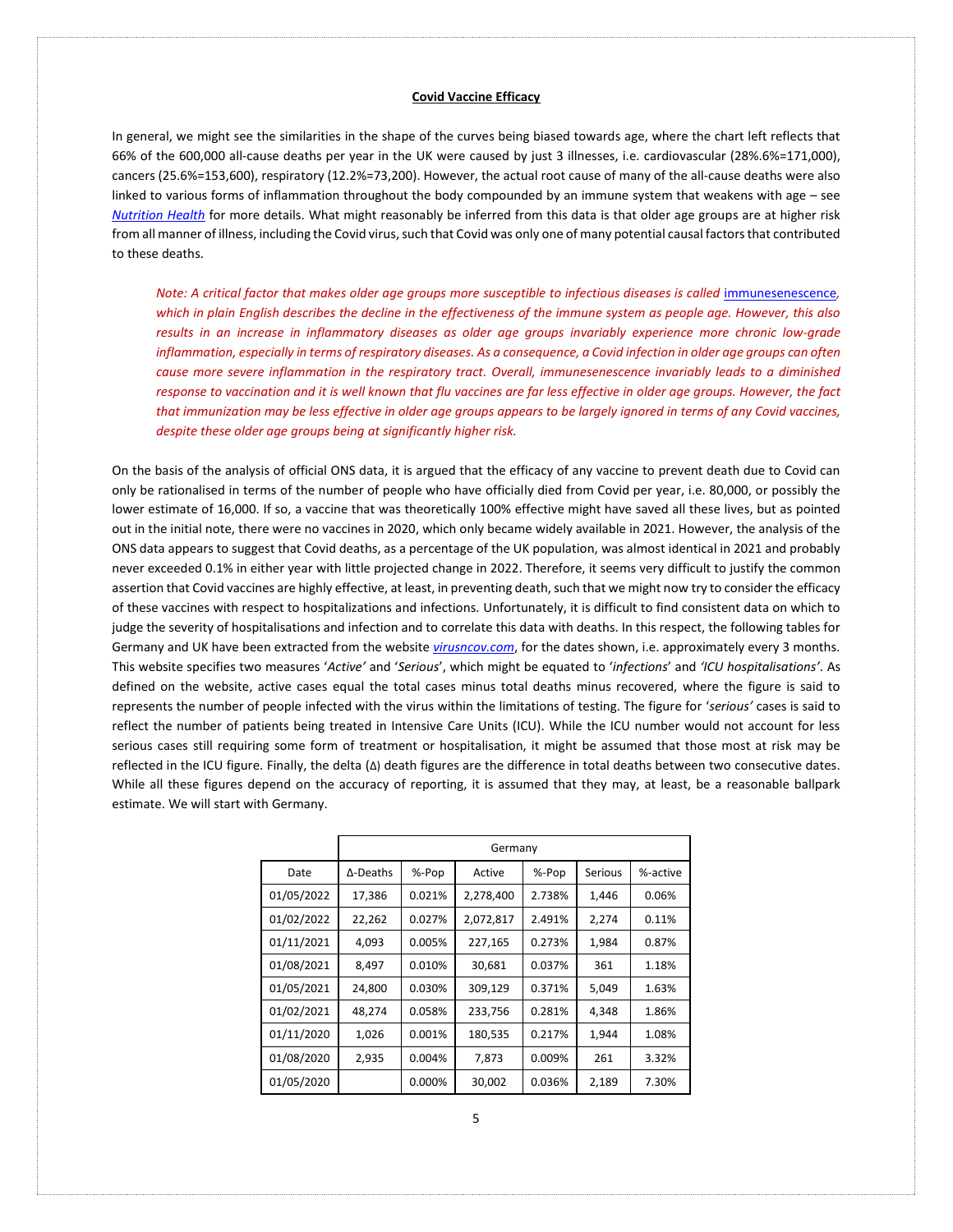Germany has a population of 83 million. Over the 800 days implied by the table, Germany recorded 137,020 Covid deaths, which would approximate to 62,500 Covid deaths per year and correspond to 0.075% as a percentage of Germany's population. The number of active and serious cases correspond to the date shown. It is generally assumed that people are at their most infectious 1-2 days before the onset of symptoms and for 2-3 days afterwards, such that the active number would apply for about 5 days. It might be assumed that serious cases admitted to an ICU may require 15 days to either recover or become a fatality. While the number of serious cases is too small to be represented as a meaningful % of the population, the number of ICU cases only appears to represent less than 1% of active cases on average.

|            | UK               |        |           |       |         |          |  |
|------------|------------------|--------|-----------|-------|---------|----------|--|
| Date       | $\Delta$ -Deaths | %-Pop  | Active    | %-Pop | Serious | %-active |  |
| 01/05/2022 | 18,939           | 0.028% | 653,021   | 0.95% | 302     | 0.046%   |  |
| 01/02/2022 | 15,301           | 0.022% | 3,787,443 | 5.53% | 571     | 0.015%   |  |
| 01/11/2021 | 10,953           | 0.016% | 1,566,518 | 2.29% | 946     | 0.060%   |  |
| 01/08/2021 | 2.195            | 0.003% | 1,230,749 | 1.80% | 869     | 0.071%   |  |
| 01/05/2021 | 20,960           | 0.031% | 72,834    | 0.11% | 185     | 0.254%   |  |
| 01/02/2021 | 59,847           | 0.087% | 1,961,247 | 2.86% | 3,228   | 0.165%   |  |

The UK has a population of 67 million. Over the 800 days implied by the table, the UK recorded 176,424 Covid deaths, which would approximate to 80,400 Covid deaths per year and correspond to 0.117% as a percentage of the UK population. Again, the number of serious cases is too small to represent as a percentage of the population, while the number of ICU cases represents less than 1% of active cases on average. However, at this point, it might be highlighted that there is significant evidence that obesity increases the risk of a serious outcome of being infected with Covid. While somewhat anecdotal, it has been estimated that possibly 80% of those infected may have been asymptomatic or only have mild symptoms, while the next 15% may have had more severe symptoms, some possibly requiring some medical treatment. The last 5% may have experience life threatening symptoms requiring ICU treatment, the previous charts suggests that this number was closer to 1% of active cases, where subsequent Covid deaths probably represented about 0.1% of the population.

*Note: As previously highlighted, obesity is known to impaired the functioning of the immune system and decrease lung capacity, such that obesity may triple the risk of hospitalization due to a Covid infection. Unfortunately, obesity is a problem affecting all age groups.*

When a person has a background of chronic inflammation and is then exposed to a virus, the cells that are responsible for fighting the attack do not function as effectively as they should. Excess body fat in the abdomen that surrounds the liver,



pancreas and even fat underneath the skin release several pro-inflammatory *[cytokines](https://en.wikipedia.org/wiki/Cytokine)*. However, a '*[cytokine storm](https://en.wikipedia.org/wiki/Cytokine_storm)*' is an abnormal immune response that can lead to a condition known as '*[acute respiratory distress syndrome](https://en.wikipedia.org/wiki/Acute_respiratory_distress_syndrome)'* that causes severe lung injury and death in many of those who are killed by Covid. Global data has revealed that in those under the age of 50 that have succumbed to Covid, obesity was the biggest risk factor for hospitalisation and death. While it still has to be highlighted that statistical data cannot quantify the risk to an individual prior to being exposed to Covid, it might be accepted that age, obesity and general health have to be obvious risk factors. At this point, we might cite a qualified assessment in 2021 by Dr. Anna Durbin, director of Immunization Research at Johns Hopkins.

### *Much like the flu shot, Covid vaccines are intended to lower your chance of infection and severe illness, not eradicate it.*

As such, the statement that vaccines do not necessarily prevent infection or illness would appear to be a balanced assessment of the potential effectiveness of a Covid vaccine, although it does not quantify the efficacy of a vaccine. However, the Centre for Disease Control and Prevention subsequently claimed that being fully vaccinated prevents hospitalization in 86% of patients and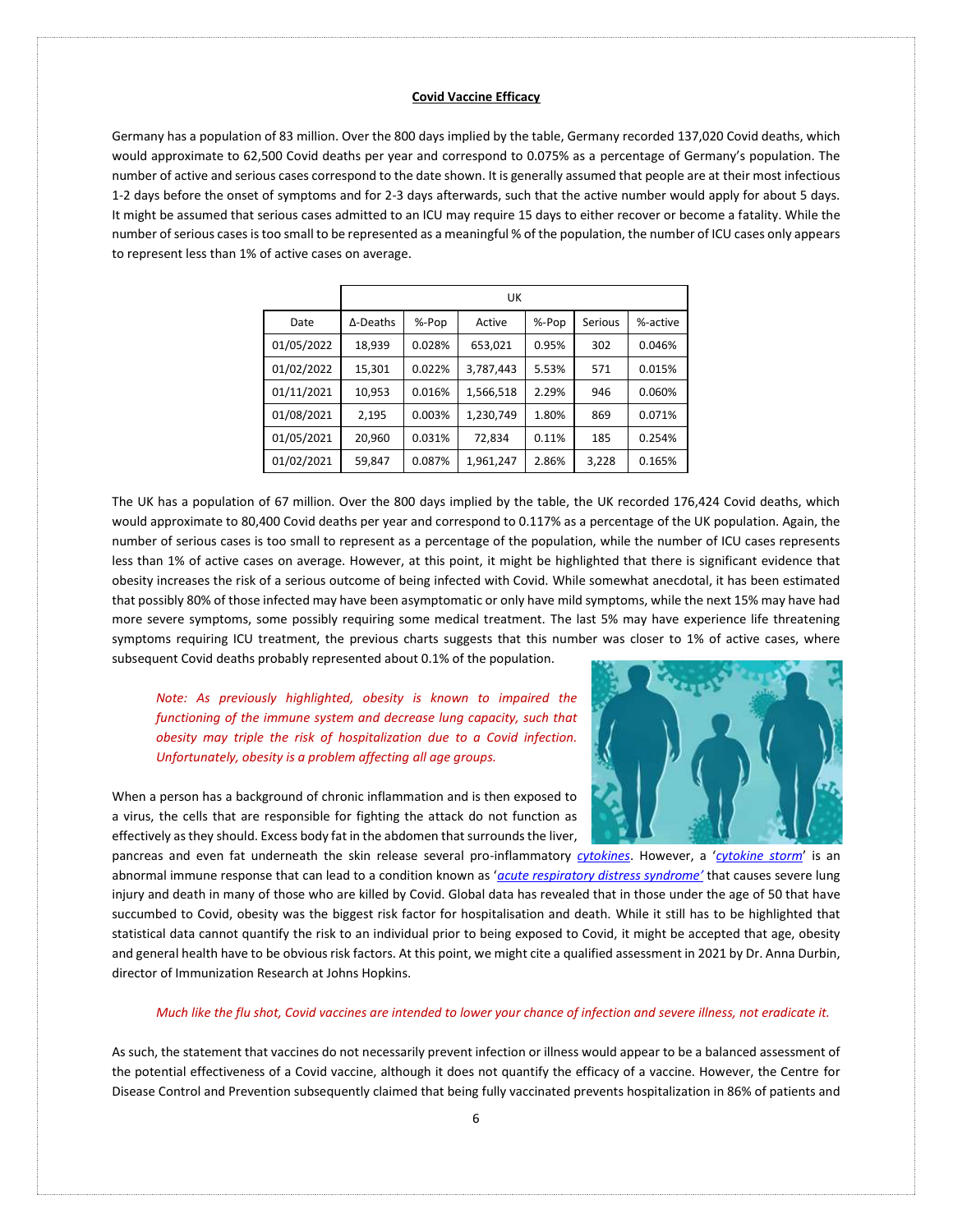death in 82%. However, it is unclear how to interpret these figures, if 80% of those previously unvaccinated were essentially asymptomatic, while the next 15% may have only required local medical treatment. If we assume that only the last 5% may experience life threatening symptoms, does the 86% prevention figure only apply to this 5% figure. Finally, if only 0.1% of the population has died from Covid, does the 82% prevention figure only apply to the 0.1%. The statement above might also be questioned further as it does not make any reference to the susceptibility, or seriousness, of a Covid infection when weighted by age, obesity or possible vaccine side-effects. As cited, 93.85% of Covid deaths are associated with the +60 age groups, while 61% are associated with just the +80 age groups, where most are suffering from multiple comorbidities. If so, the effectiveness of the Covid vaccine needs to be assessed within each age group, where we might reference an *[earlier analysis](http://www.mysearch.org.uk/website4/html/70.Pandemic.html)* of the risk of death as shown in the following table.

| Age       | <b>Deaths</b>  | %-Deaths | Group-risk | Pop        | %-Pop   | Group-Pop |
|-----------|----------------|----------|------------|------------|---------|-----------|
| $0 - 9$   | $\overline{4}$ | 0.005%   |            | 7,939,000  | 11.83%  |           |
| $10 - 19$ | 16             | 0.020%   |            | 7,734,000  | 11.52%  |           |
| $20 - 29$ | 104            | 0.129%   | 1.85%      | 8,608,000  | 12.83%  | 62.01%    |
| $30 - 39$ | 312            | 0.386%   |            | 8,931,000  | 13.31%  |           |
| $40 - 49$ | 1,063          | 1.315%   |            | 8,404,000  | 12.52%  |           |
| $50 - 59$ | 3.470          | 4.293%   | 4.29%      | 9,128,000  | 13.60%  | 13.60%    |
| 60-69     | 7,827          | 9.684%   |            | 7,215,000  | 10.75%  |           |
| 70-79     | 18,699         | 23.137%  | 93.85%     | 5,768,000  | 8.59%   | 37.99%    |
| >80       | 49,325         | 61.031%  |            | 3,386,000  | 5.05%   |           |
| All       | 80,820         | 100.000% | 100.00%    | 67,113,000 | 100.00% | 100.00%   |

By way of clarification, the table above reflects the official 2020 ONS numbers of Covid deaths, although this analysis has suggested that the actual number of deaths directly attributable to Covid might be considerably reduced. Equally, just focusing on Covid deaths ignores any excess deaths caused by the negative impact on health services for all other illnesses due to lockdowns and other stress factor or even vaccine side-effects. While similar ONS data for 2021 and 2022 was not available at the time of writing, there is no indication that the breakdown by age groups does not still apply.

#### *But is this analysis simply biased against vaccines?*

Those who support the various Covid vaccine campaigns around the world, both voluntary and mandatory, may simply assume that the analysis presented reflects the uninformed opinion of an 'anti-vaxxer'. However, it is argued that the purpose of this analysis has not been to deny any potential benefits associated with a Covid vaccine, only to put these benefits into some statistical perspective. For those that remain open-minded to further discussion, we might consider a different question:

#### *How does the public at large come to judge the efficacy of Covid vaccines?*

How this question is addressed may depend on where you live in the world, but as a generalization, the understanding of many people is often based on the assumption that everything they have been told about vaccines in mainstream sources is true. Of course, this then raises the issue as to whether these sources of information have been totally transparent with the public about their own sources of information and any underlying self-interests.

*Note: To avoid too many complications, we might separate the idea of self-interest into two broad groups, political and economic, although there is often an underlying ideology driving both. However, information can quickly fragment into a multitude of opinions spread across various forms of 'social media'. In this context, it might be accepted that the majority of articles published on both mainstream and social media may simply be repeating or summarizing other sources of information that is believed to represent a majority consensus.*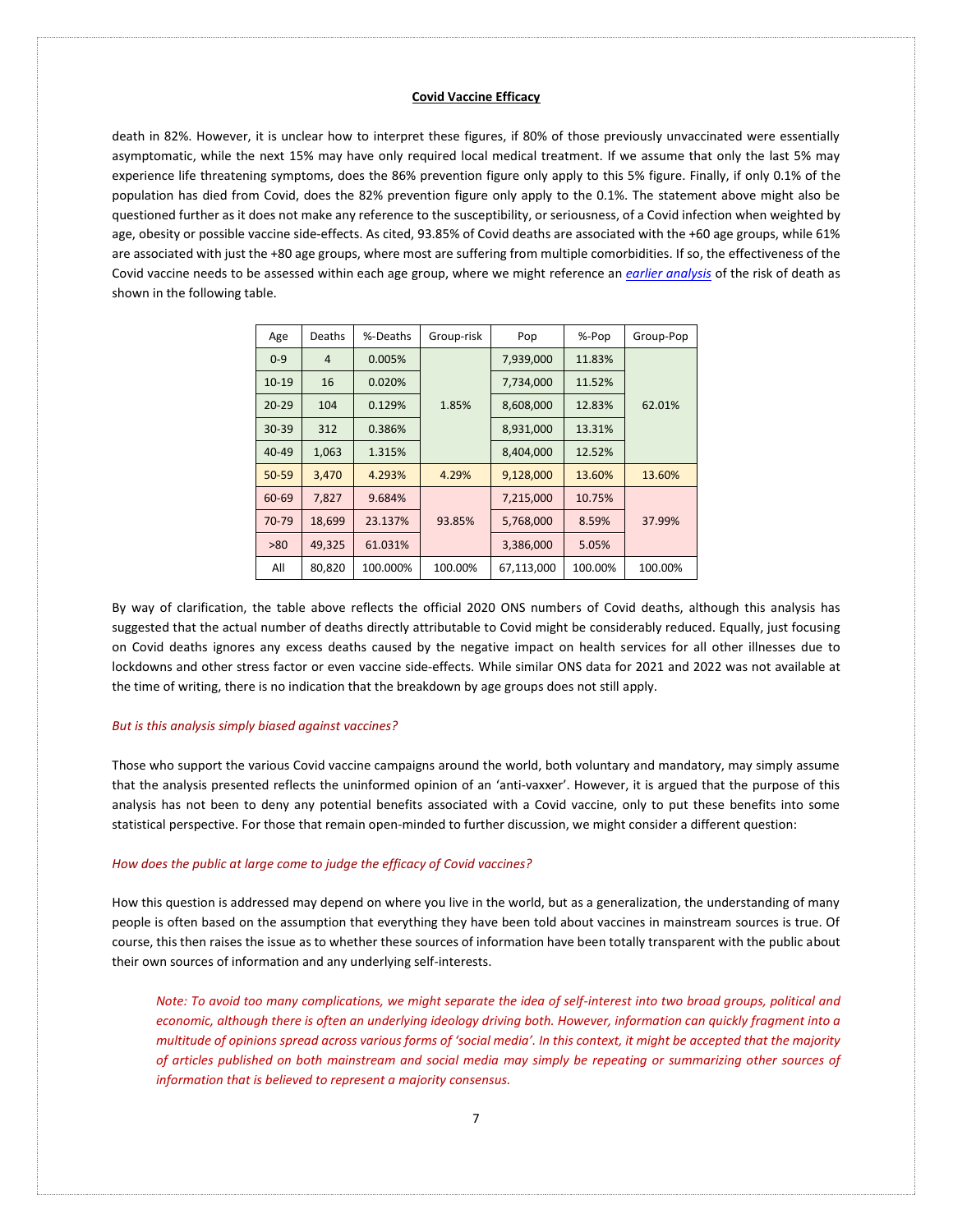While the basic idea of a '*consensus of public opinion'* is not necessarily a bad thing, it is one that can be manipulated by influential individuals and powerful institutions to possibly best meet their own self-interests. When this is the case, the goal is not only to create a consensus in support of their position, but to then protect this consensus within a form of censorship, which attempts to restrict the publication of anything that might contradict the consensus – see *[The Nature of Consensus](http://www.mysearch.org.uk/website2/html/262.Consensus.html)* for more details. This position is not some veiled conspiracy theory, as any wider review of what has happen throughout the *[Covid Pandemic](http://www.mysearch.org.uk/website4/html/22.Covid19.html)* clearly highlights the attempts of governments and powerful institutions to control the narrative to the general public. While we might initially assume that politicians in government must be one of the powerful institutions controlling this narrative, the following quote might make us question this assumption.

*Note: As an example of how institutions can use the media to force governments to adopt specific policies, in March 2020, prior to the UK government enforcing its lockdown policy, the Guardian newspaper ran a headline suggesting that if the UK government had enforced its Covid lockdown one week earlier, it could have saved 20,000 lives. It is believed that the source of this unsupported claim was based on statements made by Prof Neil Ferguson, initially an influential member of the SAGE advisory group, whose* [SIR model](http://www.mysearch.org.uk/website4/html/49.Appendix.html) *was subsequently discredited. However, we might possibly understand why politicians can be manipulated by such headlines, especially if they have no real understanding of the issues.* 

Similar examples might be cited as the only way to explain the near uniformity of government lockdown policies in the developed world, even though questioned by many eminent scientists around the world – see *[Pandemic Addendum](http://www.mysearch.org.uk/website4/html/48.Addendum.html)* for more details. Again, reference might also be made back to the political rhetoric made by the Governor of New York, Andrew Cuomo.

# *I want to be able to say to the people of New York, I did everything we could do. And if everything we do saves just one life, I'll be happy.*

However, without an understanding of the real risks by age groups, politicians in New York transferred elderly Covid patients back into care homes at the height of the pandemic. As a consequence, New York had one of the highest care home death tolls with more than 6,400 Covid related deaths in its care facilities.



Around the same time as the previously cited Guardian article, Facebook assumed the role of public censor when it announced that they would alert its users to what it considered to be 'misinformation' concerning the pandemic. In this respect, it started to substitute references to the World Health Organization (WHO), as one of only a few authoritative sources of information. However, whether the WHO director Dr. Tedros Ghebreyesus acted in the best interest of public health or his own might be debated. We might also question whether Anthony Fauci, once Chief Medical Advisor to the US President, acted in the best interest of the public or his own self-interests.

*Note: For while being a physician and immunologist, Fauci has often been described as a power broker between government and the pharmaceutical industry. In essence, Fauci had the power to control the flow of research funding by cutting off funding to researchers who did not conform to the consensus narrative. He could also censure journalists by restricting access to information and scientists. It is claimed that within this framework of control and censorship, Fauci could manipulate the narrative of scientists, doctors, journalists, and companies.*